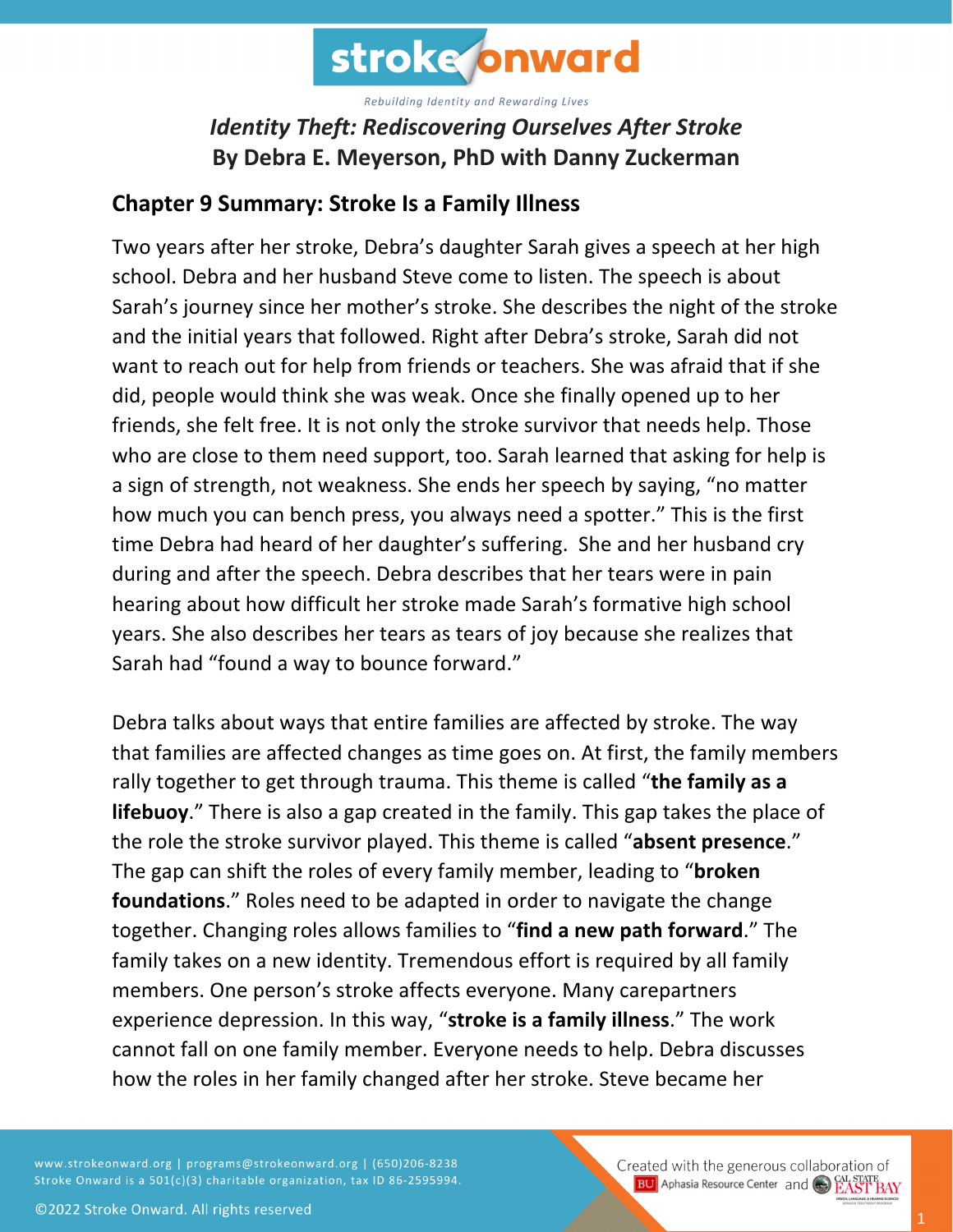

primary carepartner. He was always optimistic and patient. Her son Adam took the role of peer. Her son Danny, who was in college, visited home more often to be with her. Her high school daughter, Sarah, took on a more adult role. Debra realizes how important it is to play the role of Sarah's mother again.

Debra shares the experience of **Malik Thoma**, CEO of a chain of day spas, whose family relationships were damaged soon after his stroke. Malik felt that some of his family members overstepped their bounds in their efforts to manage his medical care. Debra writes that Malik struggles to think positively about his recovery and this may be because of the bitter relationships with those who were once closest to him. She also writes about the experiences of **Mary Jones**, whose husband struggled to find a new path forward after being a carepartner for 3 years. He sends Mary to her family who put her in a retirement home. Debra notes that neither Malik nor Mary had large families nor close communities and that collapse is more likely when dependence falls upon one person.

Debra writes about all the new roles that her husband Steve takes on after her stroke: *primary carepartner, emotional coach, motivator, health-care navigator, financial manager, chief logistician, rehab equipment engineer and communicator to family, friends and even her colleagues*. She also shares the importance of the critical support that Steve received from extended family and friends.

As family roles change, Debra writes that stroke survivors must wrestle with their own changing role, which for many of us is a critical aspect of our life and identity. She shares the experience of **Manny Gigante**, who had a stroke at 29 and who initially struggled with his role as a father to his sons. Manny comes to the conclusion, "… mentoring or parenting my son doesn't necessarily mean I have to be in that physical role. I can coach him in ways to be a good person and good human being, not just being a good athlete."

www.strokeonward.org | programs@strokeonward.org | (650)206-8238 Stroke Onward is a 501(c)(3) charitable organization, tax ID 86-2595994. Created with the generous collaboration of **BU** Aphasia Resource Center and CO **EAST BAY**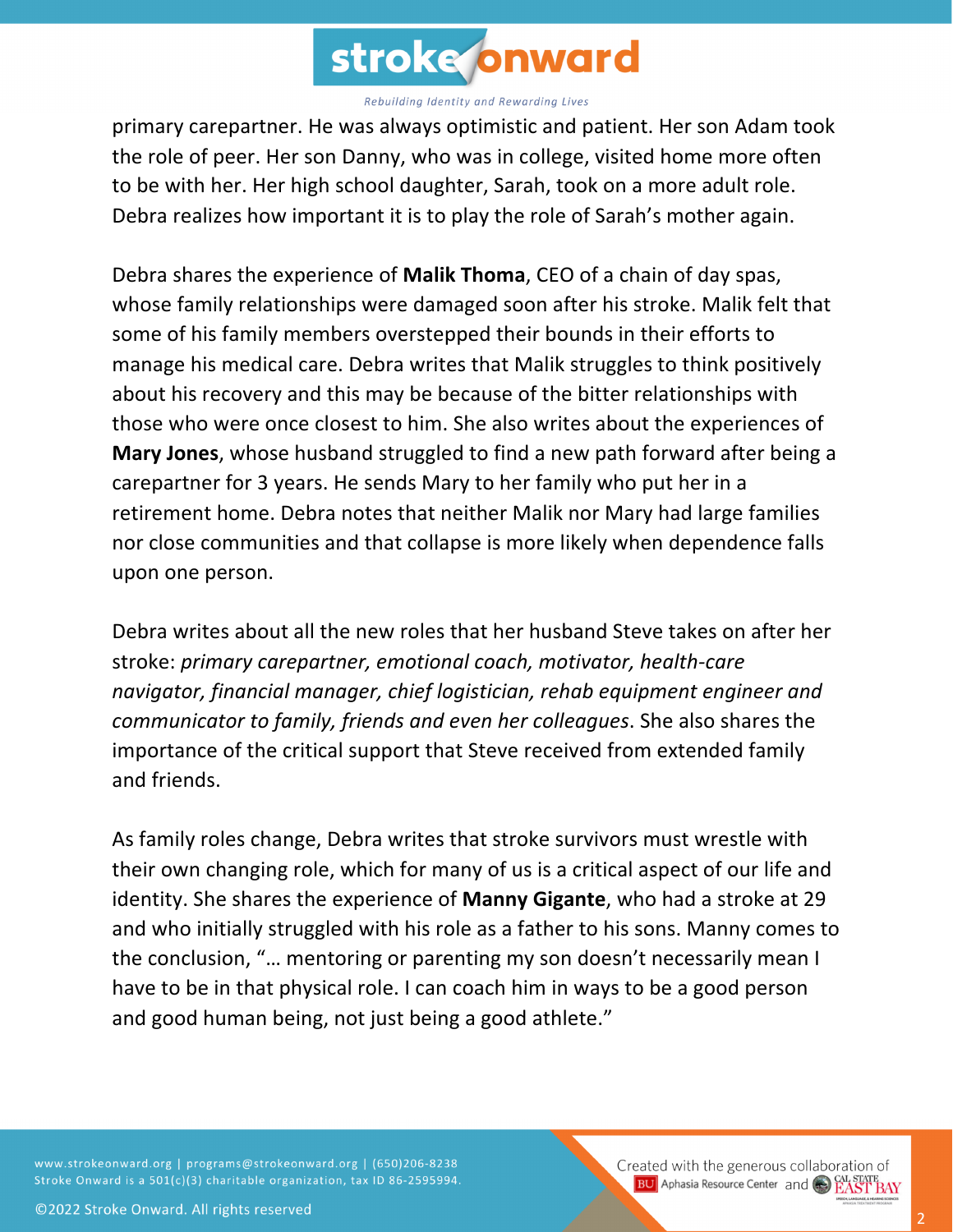

Debra shares the story of **Whitney Hardy**, the daughter of her good friends Molly and Tom. Whitney is a few years older than Debra and Steve's son Adam. While still in her 20s, Whitney was struck by a car and suffered a severe traumatic brain injury (TBI) a few months after getting engaged to her college boyfriend, Dan. While Dan stays by Whitney's side for three years during her recovery, he ultimately breaks off the engagement. While this is devastating for everyone, Whitney's family is grateful to Dan for all of the support he gave to Whitney for those years.

Soon after Sarah's speech at her high school, Steve pushes Debra to step back into her mothering role. Sarah was planning to attend her Senior Prom and Steve suggests that Debra have "The Talk" with her. Despite Debra's limited speech, she initiates the mother-daughter sex education "Talk" by saying:

Boyfriend …[long pause]...

"Yeeessss?" (voice rising, half statement, half question)

…[very long pause… then rapid explosion of breath and words]… PREGNANT NO!!!!

After a lot of laughter, all agreed that Debra has delivered the most efficient "mother-daughter talk" in history.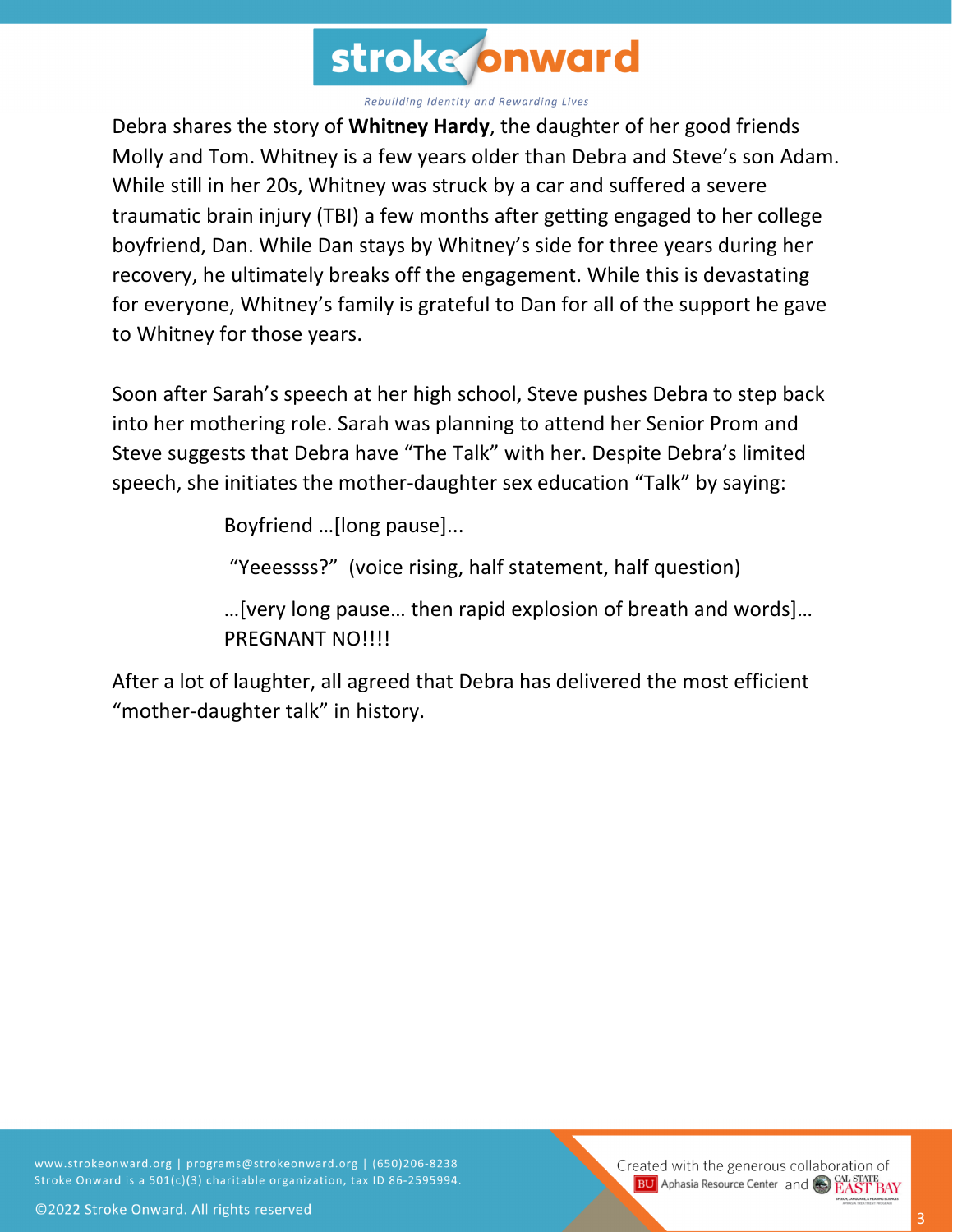

# **Chapter 9 Highlights: Stroke Is a Family Illness**

- **1.** Debra's daughter Sarah gives a speech to her entire school about her journey in the years following her mother's stroke. Debra and her husband Steve are in attendance.
- **2.** Sarah shares in her speech details of her mother's stroke, and how she herself struggled to reach out for help after it happened. She worried that she would be seen as weak if she told her friends how much she was struggling.
- **3.** Once she finally opened up to a friend, she said she felt free. Her friends "lifted her up from the bottom of the pit." Peers she did not know well even offered to help.
- **4.** Like her mother, Sarah discusses the "silver linings" of the stroke. There has been more family time, her mom laughs more now, and Sarah learned to asked for help. She ends her speech saying, "As every athlete knows–no matter how much you can bench press, you always need a spotter."
- **5.** This was the first time Debra had heard about how much her daughter struggled after her stroke. Both Debra and Steve cried tears of pain and of joy during and after their daughter's speech.
- **6.** Debra discusses how "**stroke is a family illness**," affecting every family member. She describes **four themes** that are **found in post-stroke families**, discovered in research done by Gabriele Kitzmüller.
- **7.** The first theme is titled "**the family as a lifebuoy**." This arises immediately after the stroke, when the whole family unit comes together to help the stroke survivor.

www.strokeonward.org | programs@strokeonward.org | (650)206-8238 Stroke Onward is a 501(c)(3) charitable organization, tax ID 86-2595994. Created with the generous collaboration of **BU** Aphasia Resource Center and **CAL STATE**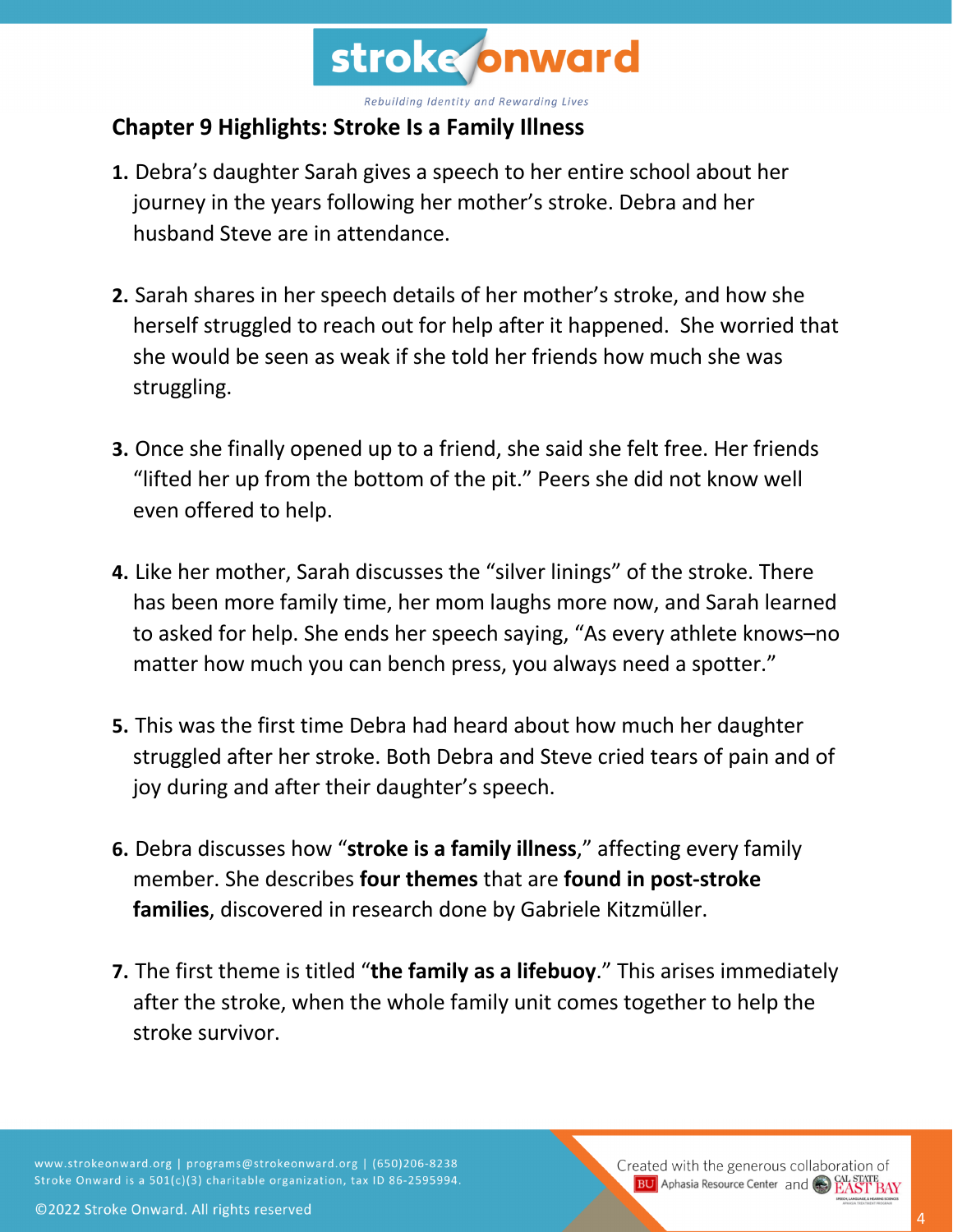

- **8.** The theme "**absent presence**" describes how the role of the person in the family who had the stroke is now vacant. For example, Debra's role as mother and wife in her family completely changed immediately following her stroke.
- **9.** "**Broken foundations**" refers to how everyone's role in the family changes post stroke. Every member of the family takes on new roles in order to adapt to the new normal they have found themselves in.
- **10.** Finally, the family starts "**finding a new path forward**." This involves each family member working within their new role to make the new family dynamic work.
- **11.** Debra describes the experiences of different stroke survivors and the effects that their strokes had on their families. The family support and reaction to their strokes varied greatly from person to person. The support that stroke survivors receive from their family can positively or negatively impact their recovery process.
- **12.** She describes **Malik Thoma**, CEO of a chain of day spas, who struggled with the tensions in his family over his care. It left him with bitter feelings, and he has struggled to find a positive path forward.
- **13.** Debra describes how her own family's roles changed after her stroke. Her husband, Steve, took on many new roles, including her primary carepartner. Her children all took on more adult roles than they had before, stepping up to help to provide their mother with a level of support that they haven't had to in the past.
- **14.** Debra tells how **Manny Gigante**, who had his stroke at 29, worried about how he would be a good parent. He realized that "parenting my son doesn't mean I have to be in that physical role. I can coach him in ways to be a good person and good human being, not just being a good athlete."

www.strokeonward.org | programs@strokeonward.org | (650)206-8238 Stroke Onward is a 501(c)(3) charitable organization, tax ID 86-2595994. Created with the generous collaboration of **BU** Aphasia Resource Center and **CAL STATE**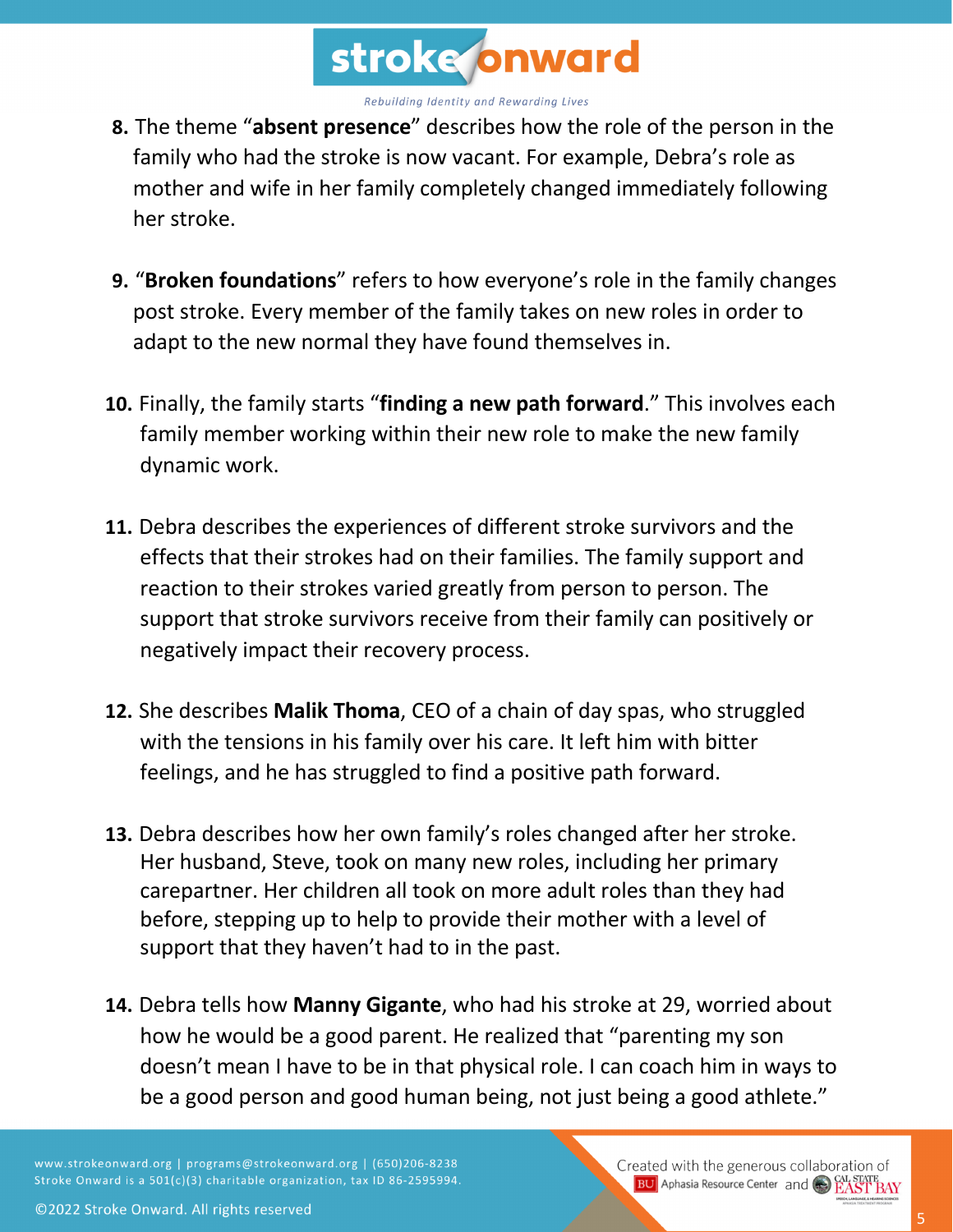

- **15.** Debra shares the story of **Whitney Hardy**, the daughter of a family friend who was hit by a car in her twenties. She suffered a traumatic brain injury (TBI). Her fiancé at the time supported her in her recovery, but eventually he decided he could no longer marry her.
- **16.** Although this was devastating for the entire family, Whitney's parents were appreciative that he supported her as long as he did. They felt that his support made a positive impact on her recovery.
- **17.** Sarah's speech made Debra realize she needed to start playing a more active role as Sarah's mother again. She decided it was time for her and her daughter to have "The Talk" before Sarah went to her senior prom.
- **18.** With her limited speech, Debra's talk did not go as planned, but it was a positive experience for Sarah, Steve, and herself. Her bottom line was telling Sarah, "PREGNANT….NO!!!" They all laughed aloud together, and "agreed that she had just delivered the most efficient mother-daughter talk in history."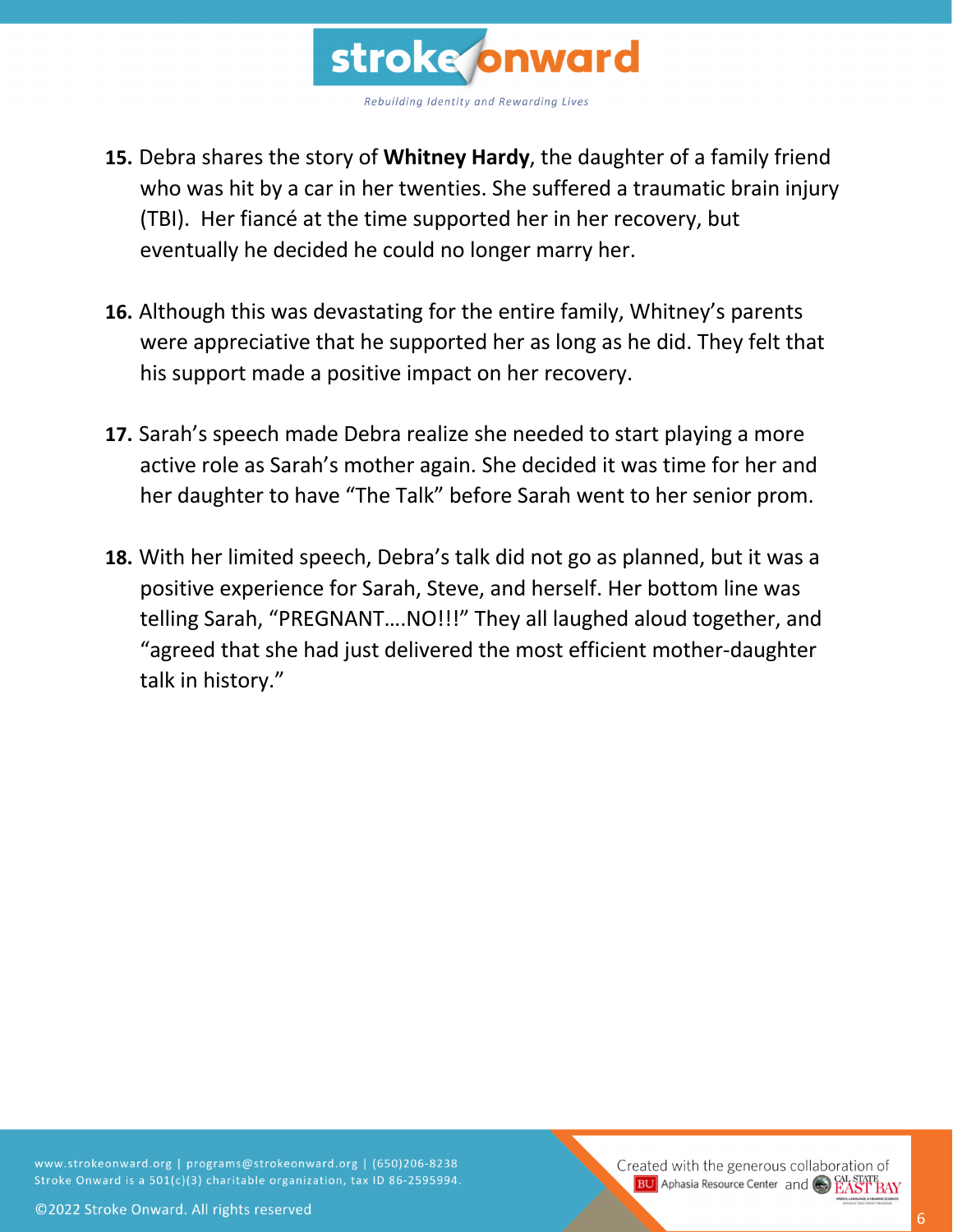

### **Chapter 9 Points for Reflection: Stroke Is a Family Illness**

**1.** Debra talks about how her daughter struggled to deal with her stroke. How many of your family members have told you about how your stroke has **affected them**?

| <b>None</b> | One | A Few | Most of Them | All of Them |
|-------------|-----|-------|--------------|-------------|
|-------------|-----|-------|--------------|-------------|

**2.** Debra's daughter, Sarah, describes how she received so much **support** once she opened up about her struggling. How much **support** did your family receive from others after your stroke?

| None                 |  |  | Some Support |  |  | A Lot of Support |  |  |
|----------------------|--|--|--------------|--|--|------------------|--|--|
| 1 2 3 4 5 6 7 8 9 10 |  |  |              |  |  |                  |  |  |

**3.** Debra describes how important it is for family members to change their **family roles** in order to make things work after someone has a stroke. How much has it felt like the **roles in your own family have changed**?

Not at All Somewhat Changed Changed Quite a Bit Completely

**4.** Steve is the person in Debra's life who took on the role of her **primary**  carepartner after her stroke. Who in your life was the one to take on this role?

| Partner | Child/Children Parent/Parents | Friend | Someone |
|---------|-------------------------------|--------|---------|
|         |                               |        | Else    |